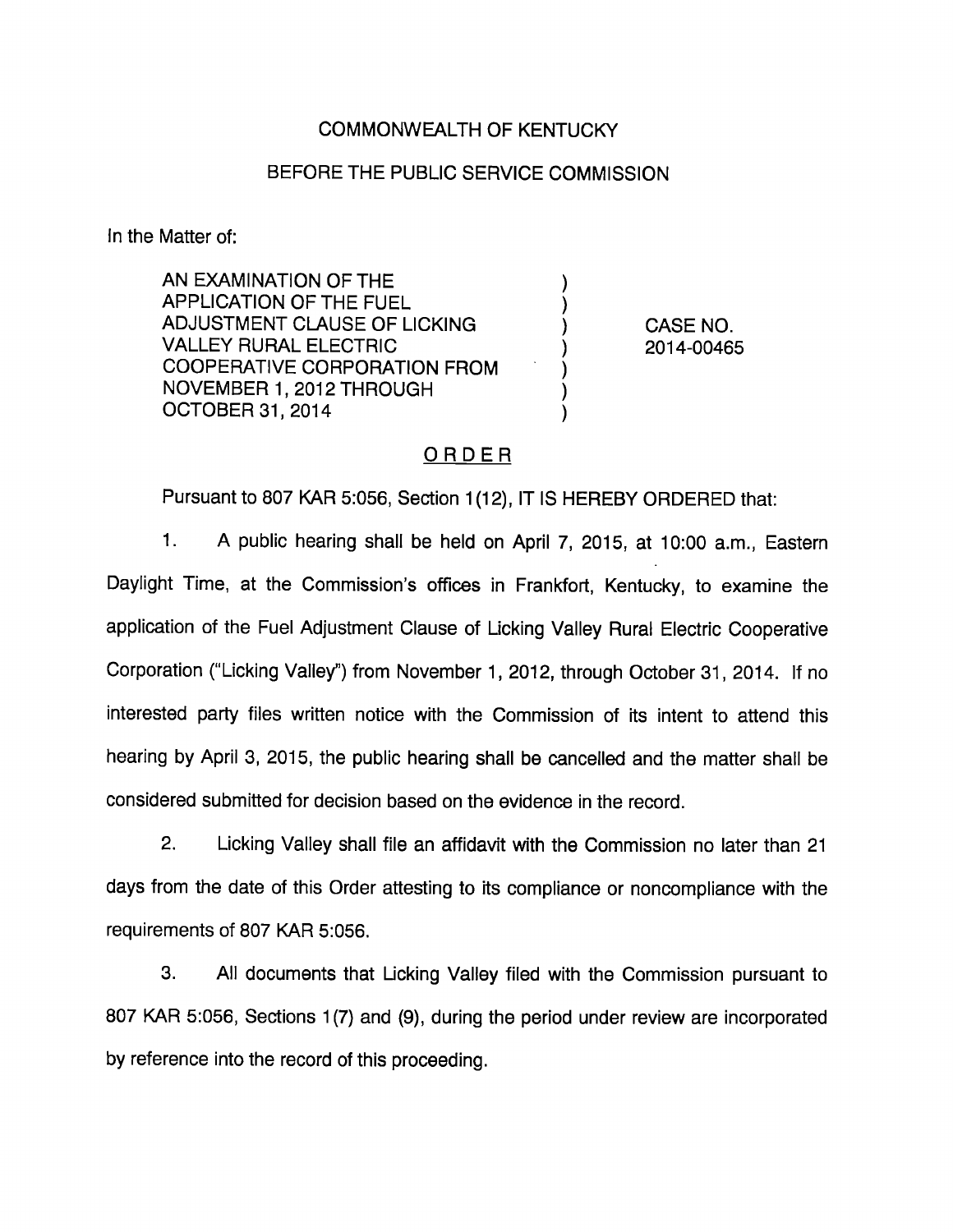4. Licking Valley shall publish the following notice not less than seven days or more than 21 days prior to the public hearing in a newspaper of general circulation in its service areas or in a trade publication or newsletter going to all customers. Licking Valley shall also file an Affidavit of Publication of Hearing Notice with the Commission no later than April 3, 2015.

> A public hearing will be held on Tuesday, April 7, 2015, at 10:00 a.m.. Eastern Daylight Time, at the offices of the Kentucky Public Service Commission, 211 Sower Boulevard, Frankfort, Kentucky, to examine the application of the Fuel Adjustment Clause of Licking Valley Rural Electric Cooperative Corporation for the period November 1, 2012, through October 31, 2014. Individuals interested in attending this hearing shall notify the Kentucky Public Service Commission in writing of their intent to attend no later than April 3, 2015. If no notices of intent to attend are received by that date, this hearing will be cancelled and the matter shall be considered submitted for decision based on the evidence in the record. Written notice of intent to attend this hearing should be sent to: Executive Director, Kentucky Public Service Commission, P.O. Box 615, Frankfort, Kentucky 40602.

5. The official record of the proceeding shall be by video only.

6. a. Licking Valley shall file with the Commission, no later than 30 days from the date of this Order, its responses to all information requested in the Appendix to this Order. Responses to requests for information shall be appropriately bound, tabbed and indexed and shall include the name of the witness responsible for responding to the questions related to the information provided, with copies to all parties of record and the original and six copies to the Commission. When numerous sheets are required for an item, each sheet should be appropriately indexed, e.g.. Item 1(a). Sheet 2 of 6.

b. Each response shall be answered under oath or, for representatives of a public or private corporation or a partnership or association or a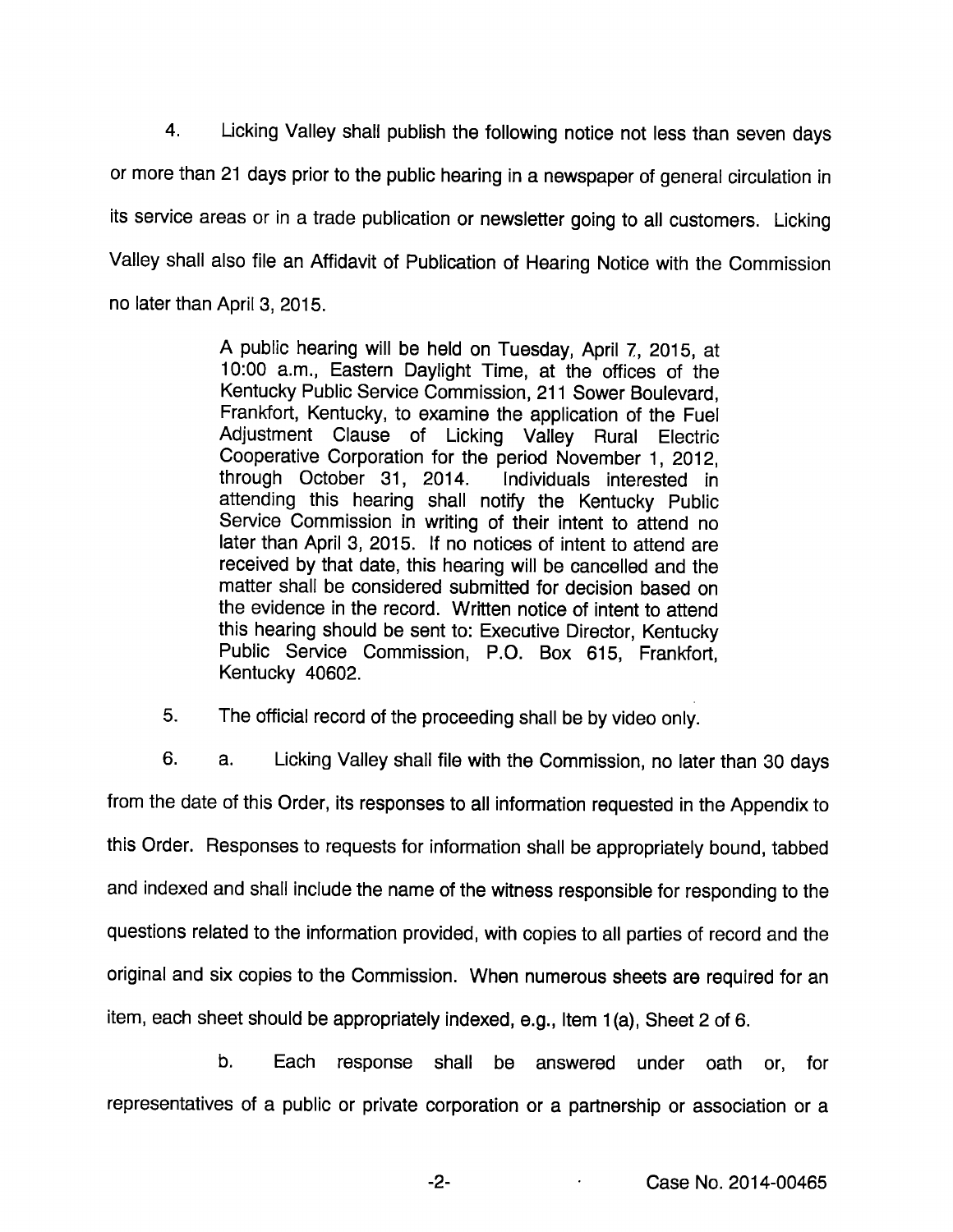governmental agency, be accompanied by a signed certification of the preparer or person supervising the preparation of the response on behalf of the entity that the response is true and accurate to the best of that person's knowledge, information, and belief formed after a reasonable inquiry.

c. A party shall make timely amendment to any prior response if it obtains information which indicates that the response was incorrect when made or, though correct when made, is now incorrect in any material respect.

d. Forany request to which a partyfails or refuses to furnish all or part of the requested information, that party shall provide a written explanation of the specific grounds for its failure to completely and precisely respond.

e. Careful attention should be given to copied material to ensure that it is legible.

f. A party filing a document containing personal information shall, in accordance with 807 KAR 5:001, Section 4(10), encrypt or redact the document so that personal information cannot be read.

By the Commission



ATTEST:

Gaerah. Becomoll for

Case No. 2014-00465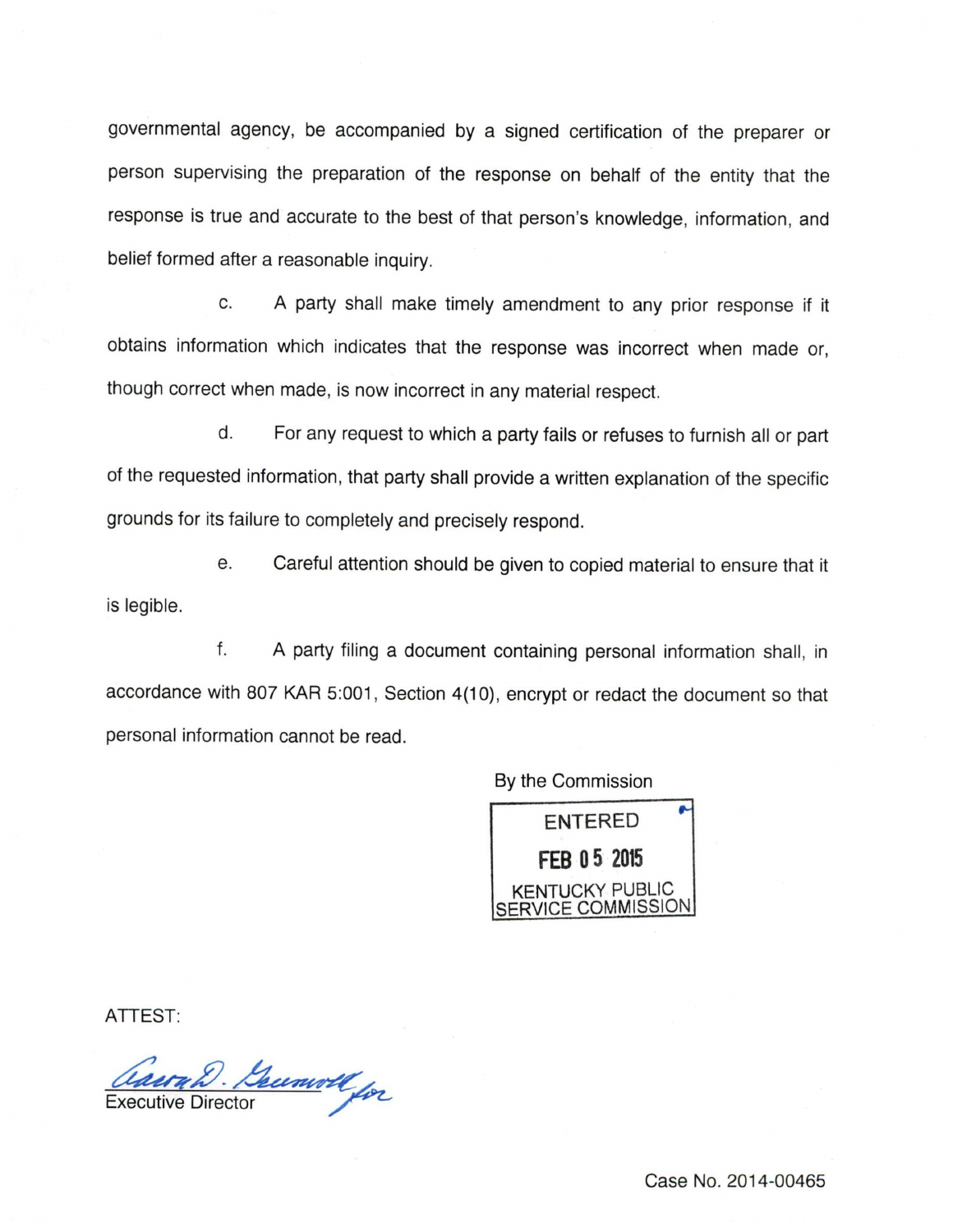#### APPENDIX

# APPENDIX TO AN ORDER OF THE KENTUCKY PUBLIC SERVICE COMMISSION IN CASE NO. 2014-00465 DATED FEB 0 5 2015

1. a. Provide a schedule of the calculation of the 12-month average line loss, by month, for November 2012 through October 2014.

b. Describe the measures that Licking Valley has taken to reduce line loss during this period.

2. Provide Licking Valley's monthly revenue reports (monthly billing summaries) showing the total revenue collected, including adjustments under the Fuel Adjustment Clause, as reported in Licking Valley's monthly filings required by the Commission from November 1, 2012, through October 31, 2014.

3. Provide a schedule showing the calculation of the increase or decrease in Licking Valley's base fuel costs per kWh as proposed by its wholesale electric supplier adjusted for Licking Valley's 12-month average line loss for November 2012 through October 2014.

4. Provide a schedule of the present and proposed rates that Licking Valley seeks to change, pursuant to 807 KAR 5:056, as calculated in Item 3 above, shown in comparative form.

5. Provide a statement showing, by cross-outs and italicized inserts, all proposed changes in rates. A copy of the current tariff may be used.